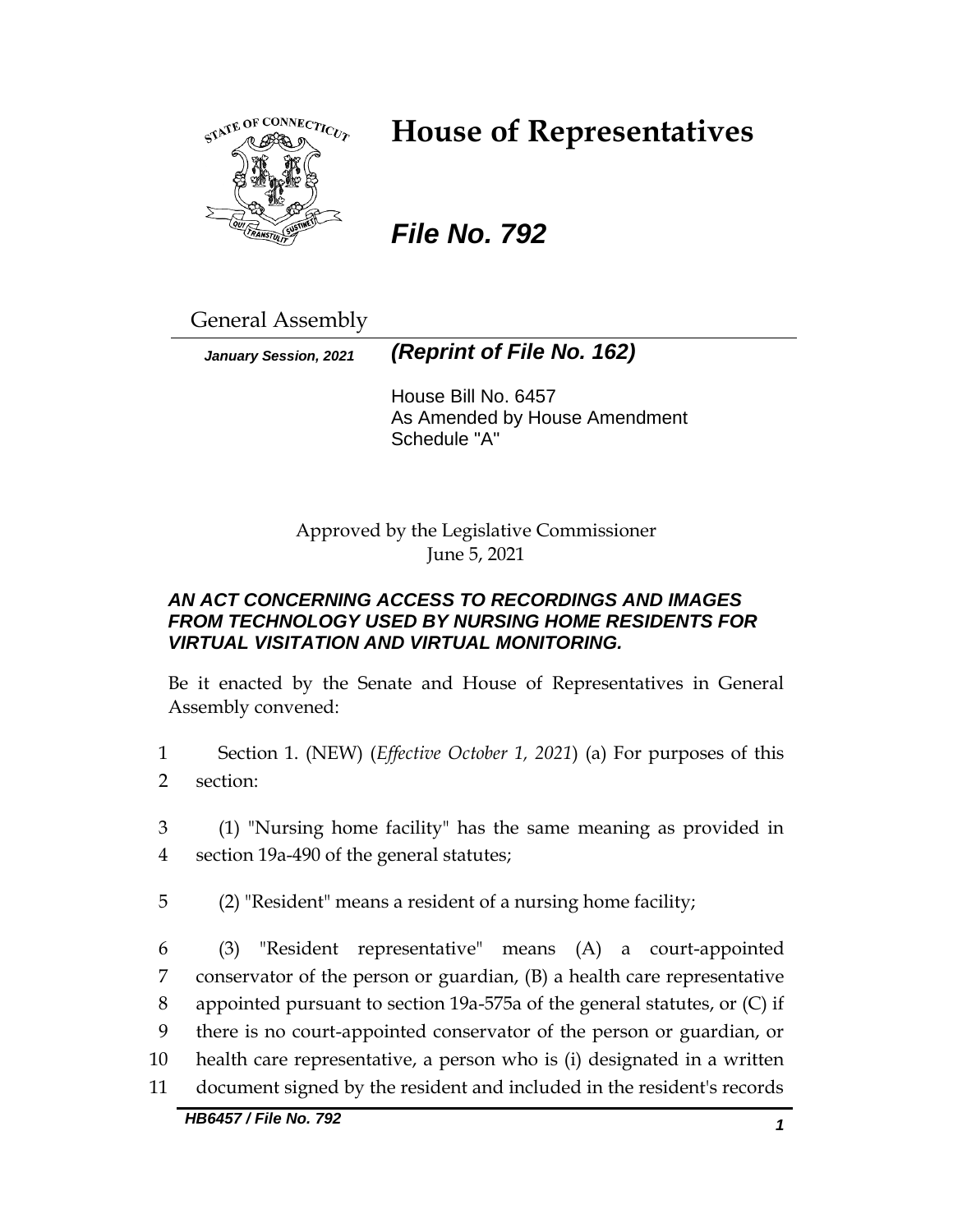on file with the facility, or (ii) if there is no such written document, a person who is a legally liable relative or other responsible party, provided such person is not an employer or contractor of the facility;

 (4) "Technology" means a device capable of remote audio or video communications, or both, that may include recording capabilities;

 (5) "Virtual monitoring" means remote monitoring of a resident by a third party via technology owned and operated by the resident in the resident's room or living quarters; and

 (6) "Virtual visitation" means remote visitation between a resident and family members or other persons with technology.

 (b) An employee of a nursing home facility or an employee of a contractor providing services at a nursing home facility who is the subject of proposed disciplinary action by the nursing home facility based upon evidence obtained from technology used by a resident for virtual visitation or virtual monitoring shall be given access to that evidence by the nursing home facility for the purpose of defending against such action, provided the nursing home facility and the employee (1) treat any recordings or images obtained from the technology as confidential, and (2) not further disseminate any recordings or images obtained from the technology to any other person except as required under law. Any copy of a recording or image used in such disciplinary action must be returned to the resident who provided the copy when it is no longer needed for purposes of defending against a proposed action.

 (c) The Office of the Long-Term Care Ombudsman, may, without consulting a nursing home facility, ask a resident about the existence of recordings or images taken from technology used for virtual visitation or virtual monitoring that could corroborate an allegation of abuse or neglect.

 (d) Except as otherwise required under law, a resident or resident representative may voluntarily release recordings or images taken from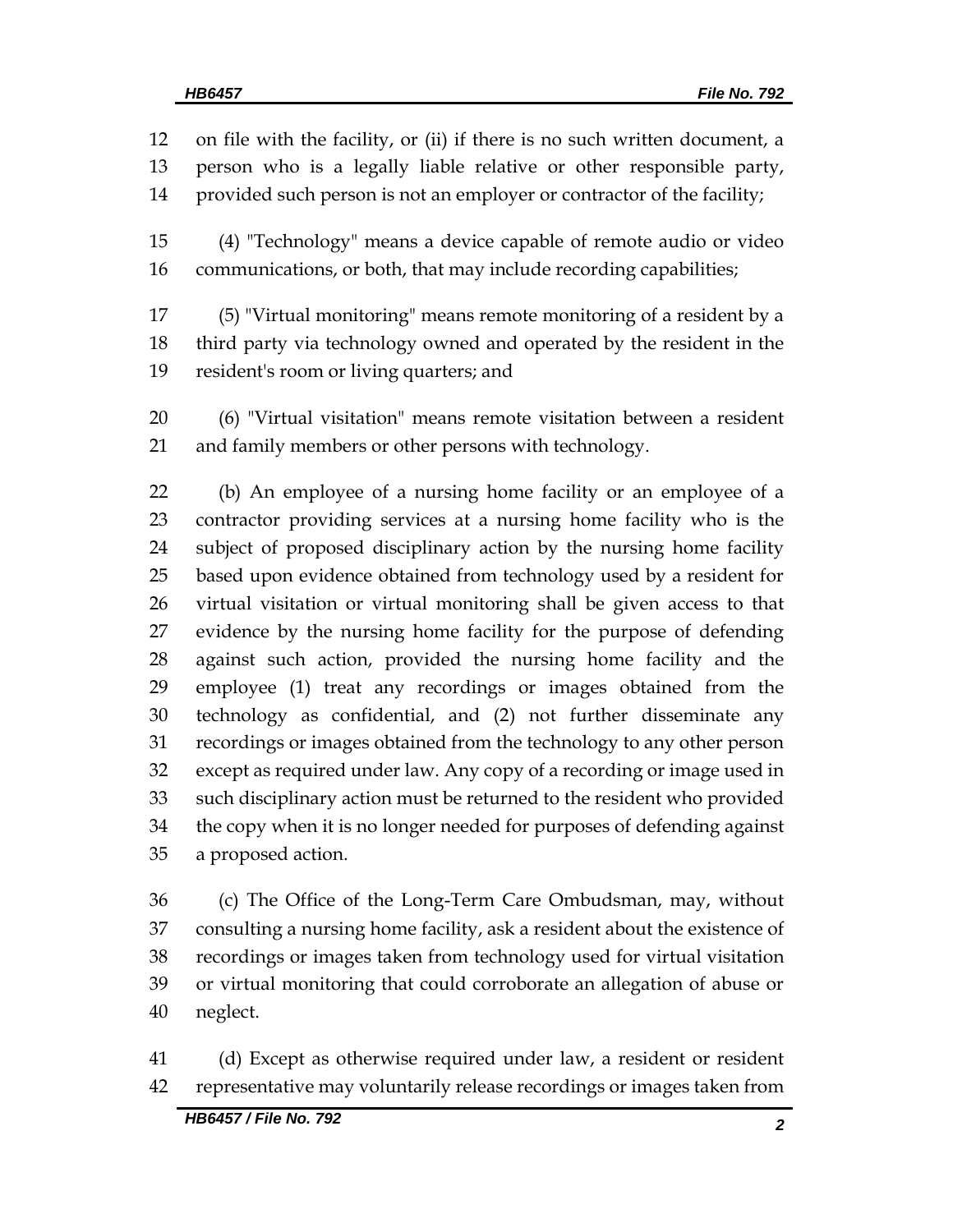technology used for virtual monitoring or virtual visitation, provided such release does not infringe on the privacy rights of any other person under state or federal law. A nursing home facility, or any agent or employee of a nursing home facility, may not solicit or request any recordings or images from a resident or a resident representative taken from technology used for virtual visitation or virtual monitoring for any reason, except for the purpose of investigating an allegation of abuse or neglect based upon a recording or image taken from such technology. If the Department of Public Health initiates a complaint investigation based upon an image or recording from virtual visitation technology or virtual monitoring technology, the Department of Public Health may provide a copy of such image or recording to the nursing home facility that is the subject of the investigation.

This act shall take effect as follows and shall amend the following sections: Section 1 *October 1, 2021* New section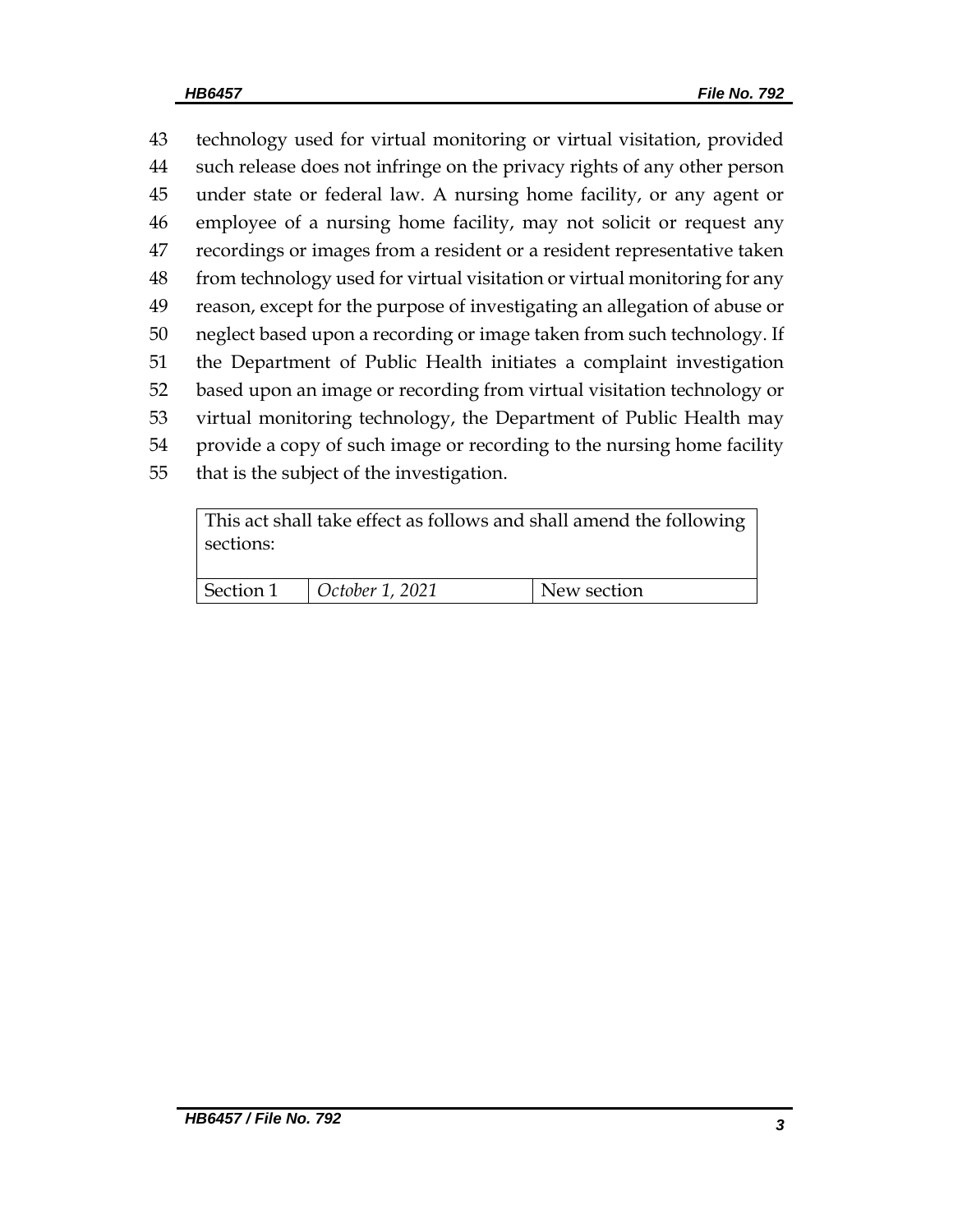*The following Fiscal Impact Statement and Bill Analysis are prepared for the benefit of the members of the General Assembly, solely for purposes of information, summarization and explanation and do not represent the intent of the General Assembly or either chamber thereof for any purpose. In general,*  fiscal impacts are based upon a variety of informational sources, including the analyst's professional *knowledge. Whenever applicable, agency data is consulted as part of the analysis, however final products do not necessarily reflect an assessment from any specific department.*

#### *OFA Fiscal Note*

*State Impact:* None

*Municipal Impact:* None

#### *Explanation*

The bill, which requires certain information to be shared with nursing home employees subject to disciplinary action, has no fiscal impact.

House "A" strikes the language in the underlying bill and the associated fiscal impact and results in the impact described above.

#### *The Out Years*

*State Impact:* None

#### *Municipal Impact:* None

*The preceding Fiscal Impact statement is prepared for the benefit of the members of the General Assembly, solely*  for the purposes of information, summarization and explanation and does not represent the intent of the General *Assembly or either chamber thereof for any purpose. In general, fiscal impacts are based upon a variety of informational sources, including the analyst's professional knowledge. Whenever applicable, agency data is consulted as part of the analysis, however final products do not necessarily reflect an assessment from any specific department.*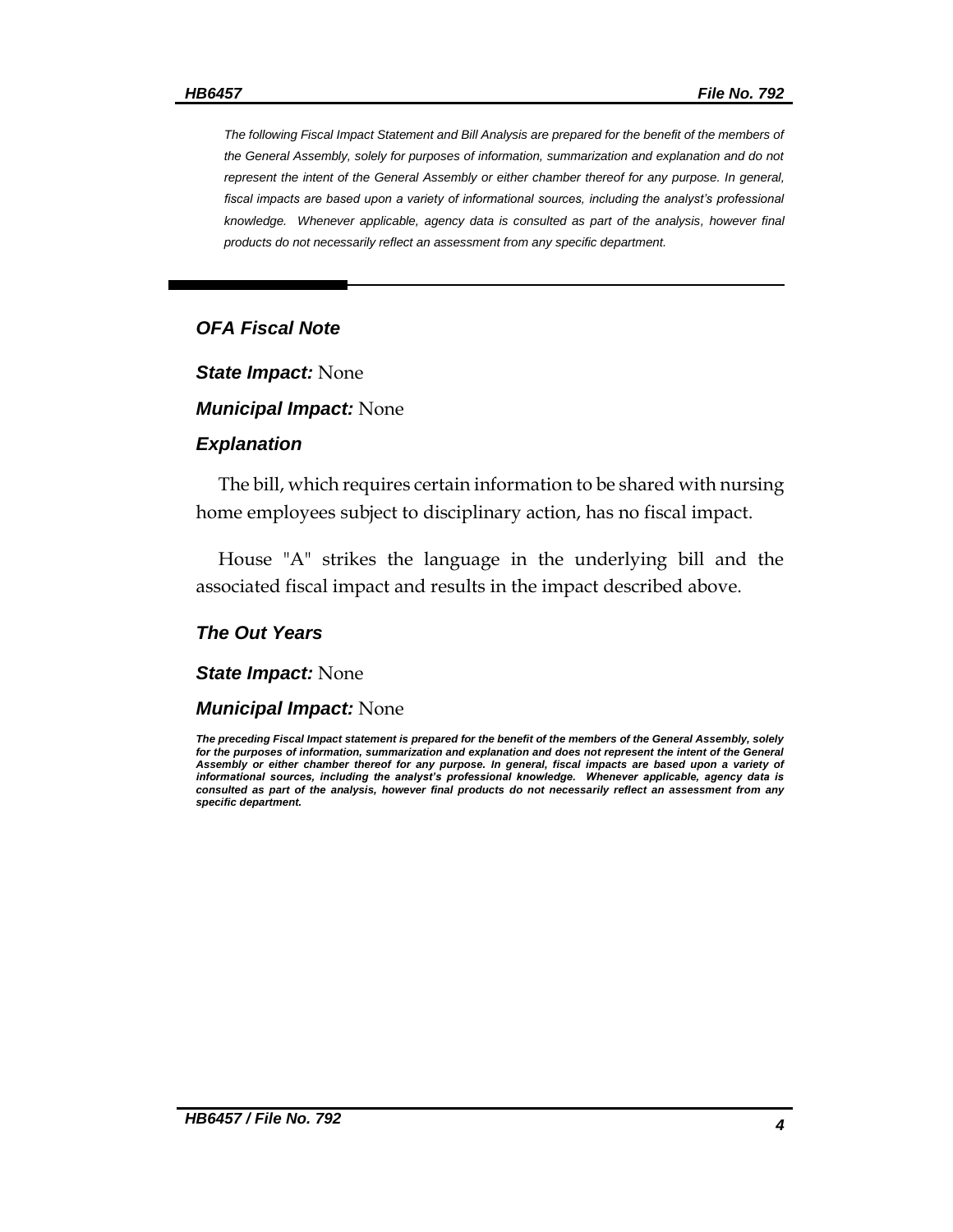# **OLR Bill Analysis HB 6457 (as amended by House "A")\***

# *AN ACT CONCERNING NURSING HOME SERVICES.*

## **SUMMARY**

This bill requires a nursing home to give its employee, or the employee of a contractor providing services at the home, access to a resident's virtual monitoring or virtual visitation technology under the following conditions:

- 1. the employee is the subject of a proposed disciplinary action by the nursing home based on evidence obtained from the technology;
- 2. the nursing home grants the access for the employee to defend his- or herself against the disciplinary action;
- 3. the employee and nursing home treat any recordings or images obtained from the resident's technology as confidential and do not further disseminate them, except as required by law; and
- 4. any copy of a recording or image used in the proposed disciplinary action is returned to the resident who provided it when the employee no longer needs it to defend against the action.

The bill also allows the long-term care ombudsman, without consulting the nursing home, to ask a resident about the existence of recordings or images taken from virtual monitoring or virtual visitation technology that could corroborate an abuse or neglect allegation.

Additionally, the bill allows a resident, or resident representative, to